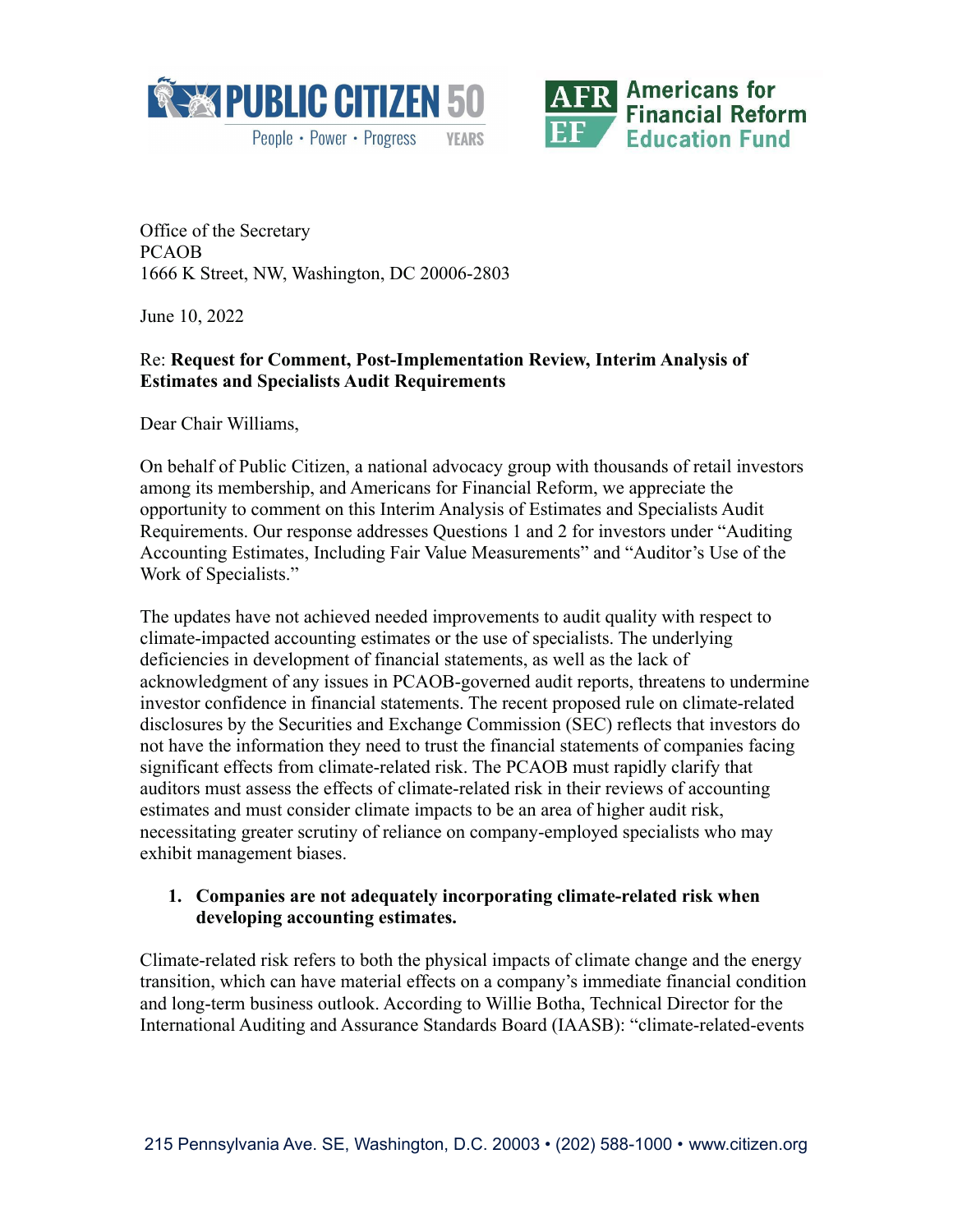or conditions are impacting entities worldwide."<sup>1</sup> Along with IAASB, both the Financial Accounting Standards Board (FASB) and the International Accounting Standards Board (IASB) have confirmed that companies must account for climate-related risks when preparing their financial statements.<sup>2</sup> FASB, for instance, has said that "an entity may consider certain ESG matters as an input to an accounting analysis; for example, a material decline in demand during the reporting period may be a consideration when estimating future cash flows used in a long-lived asset or goodwill impairment analysis."<sup>3</sup> The Securities and Exchange Commission has approvingly cited these existing requirements in prescribing the form and content of disclosure for climate-related financial assumptions and estimates.<sup>4</sup>

Under these existing requirements, where climate-related risks are material, they should be integrated into drawing up company accounts. Based on guidance from accounting standard setters, climate-related financial statement assumptions that are quantitatively or qualitatively material should be disclosed under US GAAP, and those assumptions should be consistent with statements made elsewhere in a registrant's annual filings. The standard setters have also highlighted a non-exhaustive list of instances where climate-related matters are relevant to estimates and assumptions including:

- Sources of estimation uncertainty, such as estimates of future cash flows when testing an asset for impairment or estimates of expenditures required to settle decommissioning obligations.
- Any material uncertainties related to events or conditions that cast doubt upon a company's ability to continue as a going concern, as well as any significant judgments involved in concluding that no such doubt exists.
- The obsolescence of inventory, its selling price, or costs of completion, as well as how those inform the net realizable value of inventory.
- The estimated residual value and expected useful lives of assets, because of obsolescence, legal restrictions, or inaccessibility.
- Exposure to credit losses caused by severe weather and transition activities' effects on a borrower's ability to meet debt obligations or the value of collateral.

[https://www.ifrs.org/content/dam/ifrs/supporting-implementation/documents/effects-of-climate-related-matt](https://www.ifrs.org/content/dam/ifrs/supporting-implementation/documents/effects-of-climate-related-matters-on-financial-statements.pdf#:~:text=IFRS%20Standards%20do%20not%20refer%explicitly%20to%20climate-related,significant%20judgements%20and%20estimates%20that%20%20has%20made) [ers-on-financial-statements.pdf#:~:text=IFRS%20Standards%20do%20not%20refer%explicitly%20to%20c](https://www.ifrs.org/content/dam/ifrs/supporting-implementation/documents/effects-of-climate-related-matters-on-financial-statements.pdf#:~:text=IFRS%20Standards%20do%20not%20refer%explicitly%20to%20climate-related,significant%20judgements%20and%20estimates%20that%20%20has%20made) [limate-related,significant%20judgements%20and%20estimates%20that%20%20has%20made](https://www.ifrs.org/content/dam/ifrs/supporting-implementation/documents/effects-of-climate-related-matters-on-financial-statements.pdf#:~:text=IFRS%20Standards%20do%20not%20refer%explicitly%20to%20climate-related,significant%20judgements%20and%20estimates%20that%20%20has%20made).

Financial Accounting Standards Board (FASB). 2021. "Intersection of Environmental, Social, and Governance Matters with Financial Accounting Standards." FASB, March 19, 2021.

[https://www.fasb.org/page/ShowPdf?path=FASB\\_Staff\\_ESG\\_Educational\\_Paper\\_FINAL.pdf&title=FASB](https://www.fasb.org/page/ShowPdf?path=FASB_Staff_ESG_Educational_Paper_FINAL.pdf&title=FASB%20Staff%20Educational%20Paper-Intersection%20of%20Environmental) [%20Staff%20Educational%20Paper-Intersection%20of%20Environmental](https://www.fasb.org/page/ShowPdf?path=FASB_Staff_ESG_Educational_Paper_FINAL.pdf&title=FASB%20Staff%20Educational%20Paper-Intersection%20of%20Environmental)..

<sup>&</sup>lt;sup>1</sup> International Auditing and Assurance Standards Board (IAASB). 2020. "IAASB issues staff audit practice alert on climate-related risks." Press Release, October 1, 2020.

<sup>&</sup>lt;sup>2</sup> International Financial Reporting Standards Foundation (IFRS). 2020. "Effects of Climate-Related Matters on Financial Statements." IFRS, November, 2020. https://www.iaasb.org/news-events/2020-10/iaasb-issues-staff-audit-practice-alert-climate-related-risks.

<sup>3</sup> See FASB, *supra* note 2.

<sup>4</sup> The Enhancement and Standardization of Climate-Related Disclosures for Investors, 87 Fed. Reg. 21334, 21362 (April 11, 2022).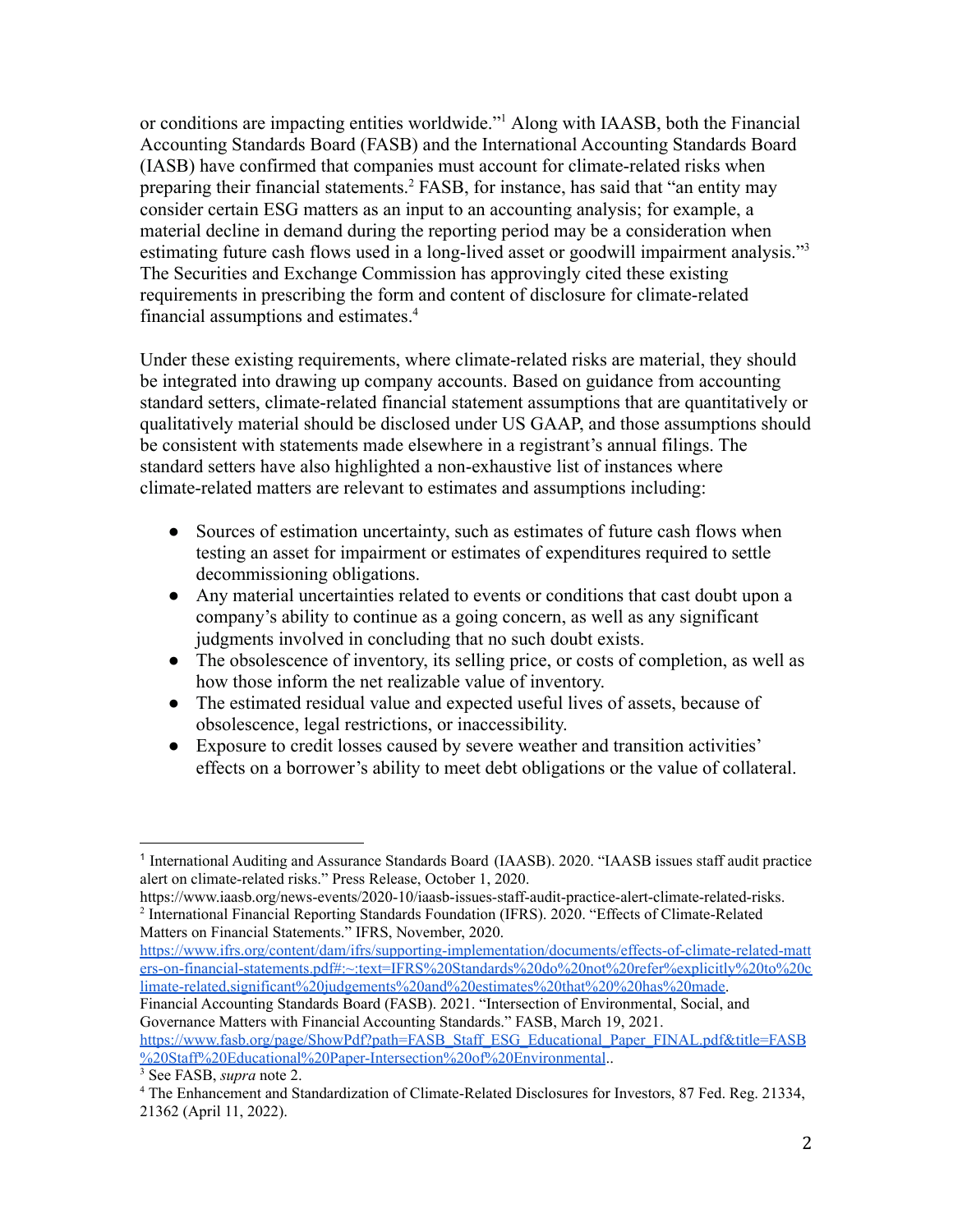US GAAP also already requires discussion of estimates when it is reasonably possible that the estimates will change within one year and that the change will be material.<sup>5</sup> For industries with significant exposure to either the effects of changing climate (e.g., agriculture, real estate), the energy transition (e.g., oil and gas, petrochemicals) or both (e.g., finance, insurance), this likely already requires nearly annual updating and disclosure of changes to key assumptions based on the progress of the energy transition. IAASB has encouraged auditors to take this into account, noting that "new models may need to be developed to capture the effects of the changing climate" and that climate change may change the degree to which accounting estimates are subject to subjectivity. 6

A recent study by climate accounting watchdog the Carbon Tracker Initiative (Carbon Tracker) has concluded that even for firms where climate-related risk is unquestionably material—such as oil and gas companies whose viability is based on certain commodity price levels threatened by the transition—these requirements for financial statement disclosures are likely not being properly followed.<sup>7</sup> To date, only a small percentage of registrants in the most climate-impacted industries who report using US GAAP are disclosing the effect of climate-related risks on their assumptions and estimates.<sup>8</sup> Only 13% of companies studied avoided a rating of "significant concern" based on Carbon Trackers assessment of their disclosures.<sup>9</sup> Given the direct financial impact these assumptions and estimates have as well as investors' interest in the information, the lack of disclosure should raise concerns about whether companies are actually incorporating climate-related risks into their estimates.

Investors have expressed their need for this information to better understand how a company is affected by climate-related impacts. These estimates and assumptions provide perhaps the single clearest view into those effects and management's assessment of future impacts. Reflecting this need, in 2020, a large consortium of investors representing over \$100T in global assets under management called on companies and their auditors to consider climate in their 2020 financials and audits thereof.<sup>10</sup>

Among the reasons investors need this information is that the collective failure of firms to adapt to climate-related risks has created market-wide inefficiencies and near ubiquitous mispricing.<sup>11</sup> As much as 93 percent of the U.S. equities market is exposed to

<sup>5</sup> Ross, Samantha. 2021. *Lifting the Veil: Investor Expectations for Paris-Aligned Financial Reporting at Oil and Gas Companies.* Boston, MA: Ceres.

[https://www.ceres.org/sites/default/files/reports/2021-05/Ceres%20Lifting%20the%20Veil%20Oil%20and](https://www.ceres.org/sites/default/files/reports/2021-05/Ceres%20Lifting%20the%20Veil%20Oil%20and%20Gas%205.18.pdf) [%20Gas%205.18.pdf,](https://www.ceres.org/sites/default/files/reports/2021-05/Ceres%20Lifting%20the%20Veil%20Oil%20and%20Gas%205.18.pdf) at 6.

<sup>6</sup> International Auditing and Assurance Standards Board (IAASB). 2020. "Staff Audit Practice Alert: The Consideration of Climate-Related Risks in an Audit of Financial Statement", October 1, 2020. <https://www.ifac.org/system/files/publications/files/IAASB-Climate-Audit-Practice-Alert.pdf> at 9.

<sup>7</sup> Carbon Tracker Initiative. 2021. *Flying Blind: The Glaring Absence of Climate Risks in Financial Reporting.* London: Carbon Tracker Initiative.

<sup>8</sup> *Id.* at 23. [https://carbontracker.org/reports/flying-blind-the-glaring-absence-of-climate-risks-in-financial-reporting/.](https://carbontracker.org/reports/flying-blind-the-glaring-absence-of-climate-risks-in-financial-reporting/)

<sup>9</sup> *Id.* at 23.

<sup>&</sup>lt;sup>10</sup> See Investor groups call on companies to reflect [climate-related](https://www.unpri.org/accounting-for-climate-change/investor-groups-call-on-companies-to-reflect-climate-related-risks-in-financial-reporting/6432.article) risks in financial reporting

<sup>&</sup>lt;sup>11</sup> Rhodium Group. 2019. "Clear, Present and Underpriced: The Physical Risks of Climate Change." Rhodium Group, April 3, 2019. <https://rhg.com/research/physical-risks-climate-blackrock/>; O'Donnell,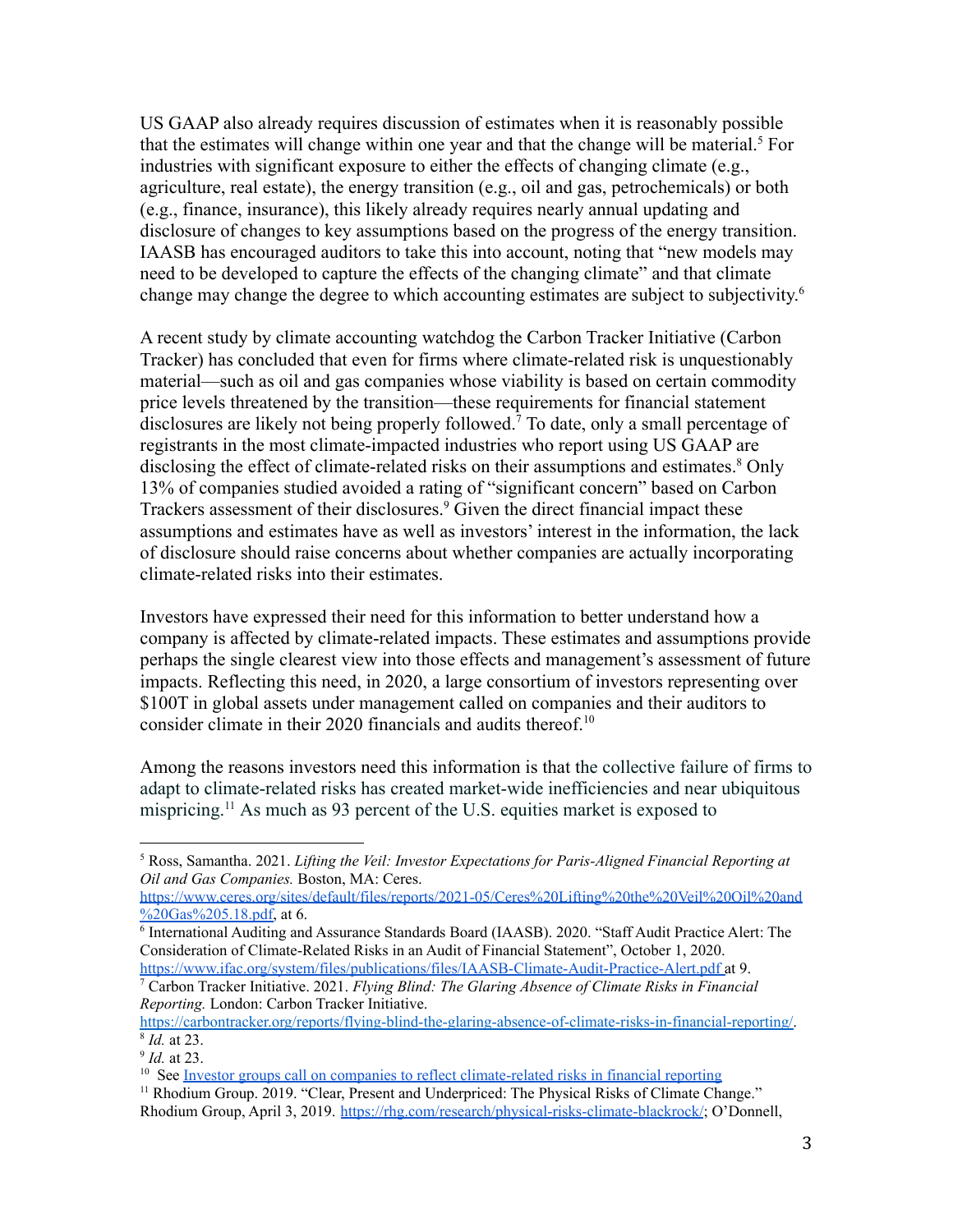climate-related risk according to some estimates.<sup>12</sup> Globally, one study found that \$1.4 trillion in assets may become worthless as a result of the transition.<sup>13</sup> Much of this exposure comes from carbon-intensive sectors and firms that are not taking what the credit rating agency Moody's describes as "early action" to address climate-related financial risks.<sup>14</sup> As Moody's explains, taking "delayed action" could increase default risks for individual firms and increase the likelihood of value destruction throughout the market. This value destruction arises in part out of the present-day misvaluation of assets that are unlikely to provide their projected economic return.

#### **2. Auditors are not assessing how climate-related risk affects accounting estimates, in part because of overreliance on management specialists.**

Despite the importance of and demand for assessments of climate impacts on financial statements, most PCAOB-covered audits have not visibly addressed this issue. Every PCAOB audit report reviewed by Carbon Tracker, all of which related to highly carbon-intensive companies, raised significant concerns. Not a single PCAOB audit report reviewed even appeared to consider climate, even where ISA audit reports for the same company identified a climate-related Key Audit Matter (KAM). Several of the PCAOB audit reports relied on management specialists in making this assessment or made no note of which specialists they used. The lack of climate consideration in PCAOB audit reports is especially concerning because impairment of tangible or intangible assets, which is strongly linked to climate risk, is the most frequent topic covered in critical audit matters.<sup>15</sup> This high level of audit risk means that the use of management specialists should be particularly scrutinized, as the new standard says that the higher the audit risk, particularly in areas that rise to the level of being Critical Audit Matters (CAMs), the more persuasive the evidence from a specialist's work needs to be.<sup>16</sup>

There is mounting global evidence that investors in US securities may be relying on financial statements that are based on undisclosed and overly rosy assumptions. This is contrary to the purposes of PCAOB's auditing accounting estimates standard, which is intended to enhance auditors' procedures to address management bias. International

[https://finance.yahoo.com/news/financial-firms-climate-risk-garp-survey-155453199.html.](https://finance.yahoo.com/news/financial-firms-climate-risk-garp-survey-155453199.html)

<sup>14</sup> Moody's On Climate. N.d. *Ready or Not? Sector Performance in a Zero-Carbon World.* Moody's. [https://www.moodys.com/sites/products/ProductAttachments/Moodys\\_ReadyOrNot.pdf](https://www.moodys.com/sites/products/ProductAttachments/Moodys_ReadyOrNot.pdf).

Grace. 2021. "ESG: The Majority of Climate Risk Repricing 'Is Yet to Occur,' Strategist Says." *Yahoo News*, December 9, 2021, sec. Finance.

[https://news.yahoo.com/climate-risk-repricing-to-occur-strategist-131339540.html;](https://news.yahoo.com/climate-risk-repricing-to-occur-strategist-131339540.html) O'Donnell, Grace. 2021. "Only 6% of Financial Firms Think Climate Risk Is Fully Priced In: GARP Survey." *Yahoo News*, October 6, 2021, sec. Finance.

<sup>12</sup> Herren Lee, Allison. 2020. "Big Business's Undisclosed Climate Crisis Plans." *New York Times*, September 27, 2020, sec. Opinion.

<https://www.nytimes.com/2020/09/27/opinion/climate-change-us-companies.html>.

<sup>&</sup>lt;sup>13</sup> Semieniuk, Gregor, et al. 2022. "Stranded Fossil-Fuel Assets Translate to Major Losses for Investors in Advanced Economies." *Nature Climate Change.* <https://www.nature.com/articles/s41558-022-01356-y>.

<sup>15</sup> Flying Blind, *supra* note 7 at 31.

<sup>&</sup>lt;sup>16</sup> Public Company Accounting Oversight Board (PCAOB). 2019. "Staff Guidance: Using the Work of a Company Specialist" at 7. August 22, 2019.

[https://pcaob-assets.azureedge.net/pcaob-dev/docs/default-source/standards/documents/staff-guidance-usin](https://pcaob-assets.azureedge.net/pcaob-dev/docs/default-source/standards/documents/staff-guidance-using-work-companys-specialist.pdf?sfvrsn=5a504ee_0) [g-work-companys-specialist.pdf?sfvrsn=5a504ee\\_0.](https://pcaob-assets.azureedge.net/pcaob-dev/docs/default-source/standards/documents/staff-guidance-using-work-companys-specialist.pdf?sfvrsn=5a504ee_0)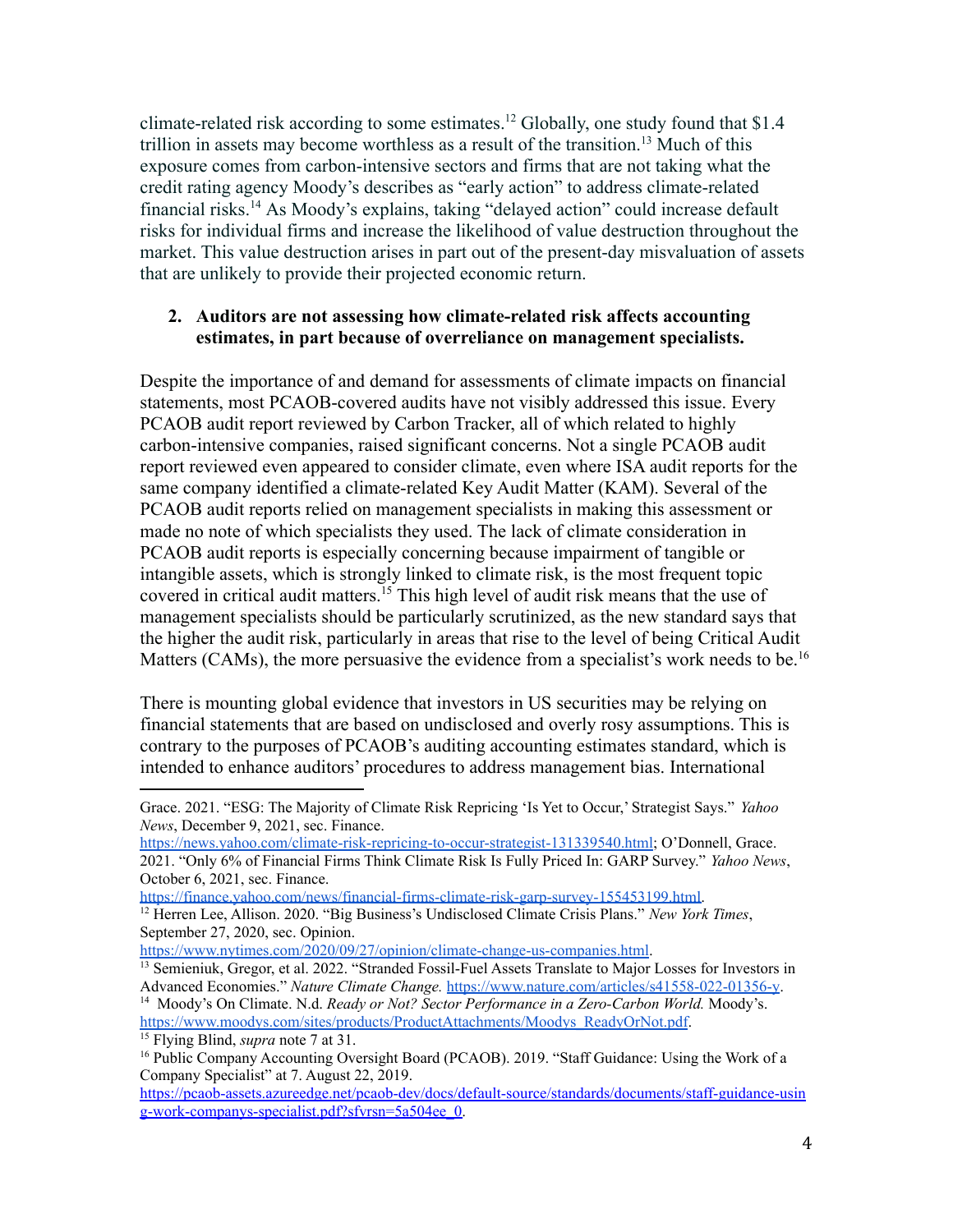standard setters and auditors have called attention to this developing risk area. The IAASB's 2020 Staff Audit Practice Alert specifically instructed auditors to consider how all entities might be affected by climate change, because of impacts on supply chains or changes to customer preferences, financing, insurance, and laws and regulations.<sup>17</sup> Indeed, IAASB Technical Director Willie Botha noted that "while the phrase 'climate change' does not feature in the ISAs, the auditor's responsibilities…encapsulate the consideration of events or conditions relevant to the misstatement of amounts and disclosures in an entity's financial statement, which would include climate-change risk."<sup>18</sup>

The IAASB also highlighted specific existing auditing standards where auditors could consider the implications of climate-related risks, including materiality, response to assessed risks, and auditing accounting estimates and related disclosures. With such explicit guidance in place, audits performed under IAASB standards are far more likely to identify climate-related key audit matters than those performed under PCAOB standards.<sup>19</sup> Auditors that operate under both standards have provided no principled rationale for the failure of US audit reports to acknowledge these risks.

Some auditors using ISA standards are also beginning to recognize the way that climate-related matters can affect key assumptions and estimates for companies most exposed to climate change and the energy transition. For instance, Shell's audit report under ISA standards explicitly discussed the auditor's procedures to address the risk associated with critical accounting estimates impacted by climate risks and the energy transition, including the estimation of oil and gas reserves, the useful economic lives of assets, the recognition of decommissioning and restoration obligations, and climate change-related litigation.<sup>20</sup> Many of these assumptions are influenced by the estimation of future oil and gas prices, which the auditor noted is subject to increased uncertainty. Yet despite this risk, Shell's US audit did not include a discussion of climate change and the energy transition in its CAMs.<sup>21</sup> In at least three other audit reports for large companies listed in both the US and Europe, auditors removed all references to climate change in the reports filed under PCAOB standards from reports filed for the same companies under ISAs.<sup>22</sup> There does not appear to be a prohibition on including discussion of climate-related matters in CAMs and the auditors have not identified any clear basis for excluding such matters. Investors cannot have confidence in PCAOB audit reports if they continue to ignore or actively omit material information about climate-related risk's effect on accounting estimates in ways that make the reports less informative.

There is some evidence that a similar international divide may exist in the use of management specialists to assess the validity of climate-related accounting estimates. Both Exxon and Apache's PCAOB auditors used management specialists in assessing

<sup>17</sup> IAASB, *supra* note 6.

<sup>18</sup> IAASB, *supra* note 1

<sup>19</sup> Flying Blind, *supra* note 7 at 30.

 $20$  Shell, 2021. "Independent Auditor's Report."

https://reports.shell.com/annual-report/2021/consolidated-financial-statements/independent-auditors-report. html0.

<sup>21</sup> Flying Blind, *supra* note 7 at 30.

<sup>22</sup> *Id.*.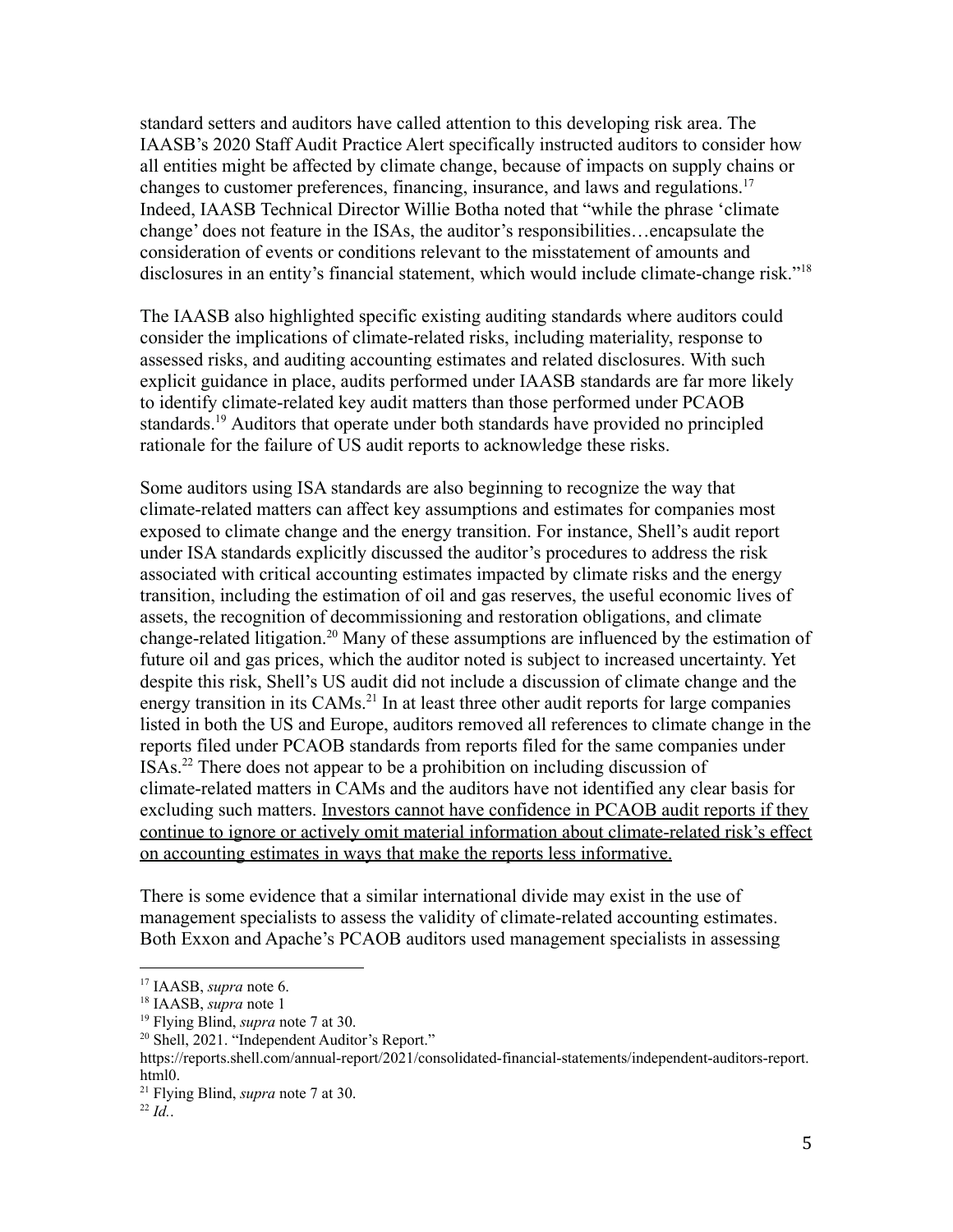certain climate-related accounting estimates for those firms.<sup>23</sup> In contrast, bp's ISA auditor and Shell's (which is also Apache's) used their own climate change specialists to assess the effect of the energy transition. This reliance on management specialists to assess climate-related risk stands in contrast to PCAOB's skepticism about reliance on internal audit procedures in areas where the risk associated with those controls is high.<sup>24</sup> Permitting auditors to rely on management specialists to assess climate-related impacts, a potentially serious source of audit risk, threatens to undermine the objectivity of the audit and subject investors to serious risk.

### **3. PCAOB should update its guidance to quickly address the identified shortcomings in financial statements and audit reports.**

To remedy this gap, PCAOB should immediately issue guidance calling on auditors to consider climate-related risks as part of their audits under existing requirements and to reduce their reliance on management specialists in assessing these risks. This step would reflect PCAOB's statement, at the time of adopting the standard, that it would "facilitate the development of timely guidance for specific issues when needed."<sup>25</sup> The PCAOB guidance should, as a matter of risk assessment, emphasize comparison of any stated emissions reductions goals with the effect achieving those goals would have on financial statement items. The guidance should also cover the lack of consistency checks across different required disclosures, lack of reporting of Critical Accounting Matters related to climate, and the removal of climate discussion from the PCAOB version of audit reports for foreign private issuers.<sup>26</sup> Once PCAOB adopts this guidance confirming existing requirements, it should also make it a point of emphasis in its inspections program.

PCAOB should also begin preparing additional guidance for reviewing the specific form and content of the climate-related disclosures required by the SEC's proposed rule. The standard should reiterate what is already required and apply it in the context of reviewing the newly required financial metrics and disclosures. This updated guidance should help ensure that future assessments of assumptions and estimates affected by climate-related matters meet the level of independence and diligence required elsewhere in the audit.

# **4. Conclusion**

US and international accounting standard setters have acknowledged that climate change and the energy transition can affect the assumptions and estimates that underlie a company's financial statements. Climate-related risk is a rapidly developing form of financial risk whose financial statement impacts are not receiving enough attention from companies or auditors. As both climate change and the energy transition shift the global

https://pcaobus.org/Rulemaking/Docket043/2018-005-estimates-final-rule.pdf

<sup>23</sup> Flying Blind *supra* note 7 at 33.

<sup>&</sup>lt;sup>24</sup> Public Company Accounting Oversight Board (PCAOB). 2007. "An Audit of Internal Control Over Financial Reporting That Is Integrated with An Audit of Financial Statements" at 19. https://pcaobus.org/oversight/standards/auditing-standards/details/AS2201.

<sup>&</sup>lt;sup>25</sup> Public Company Accounting Oversight Board (PCAOB). 2018, "Auditing Accounting Estimates Including Fair Value Measurements" at 40-41, (Dec 20, 2018).

<sup>26</sup> IAASB, *supra* note 6 at 33.